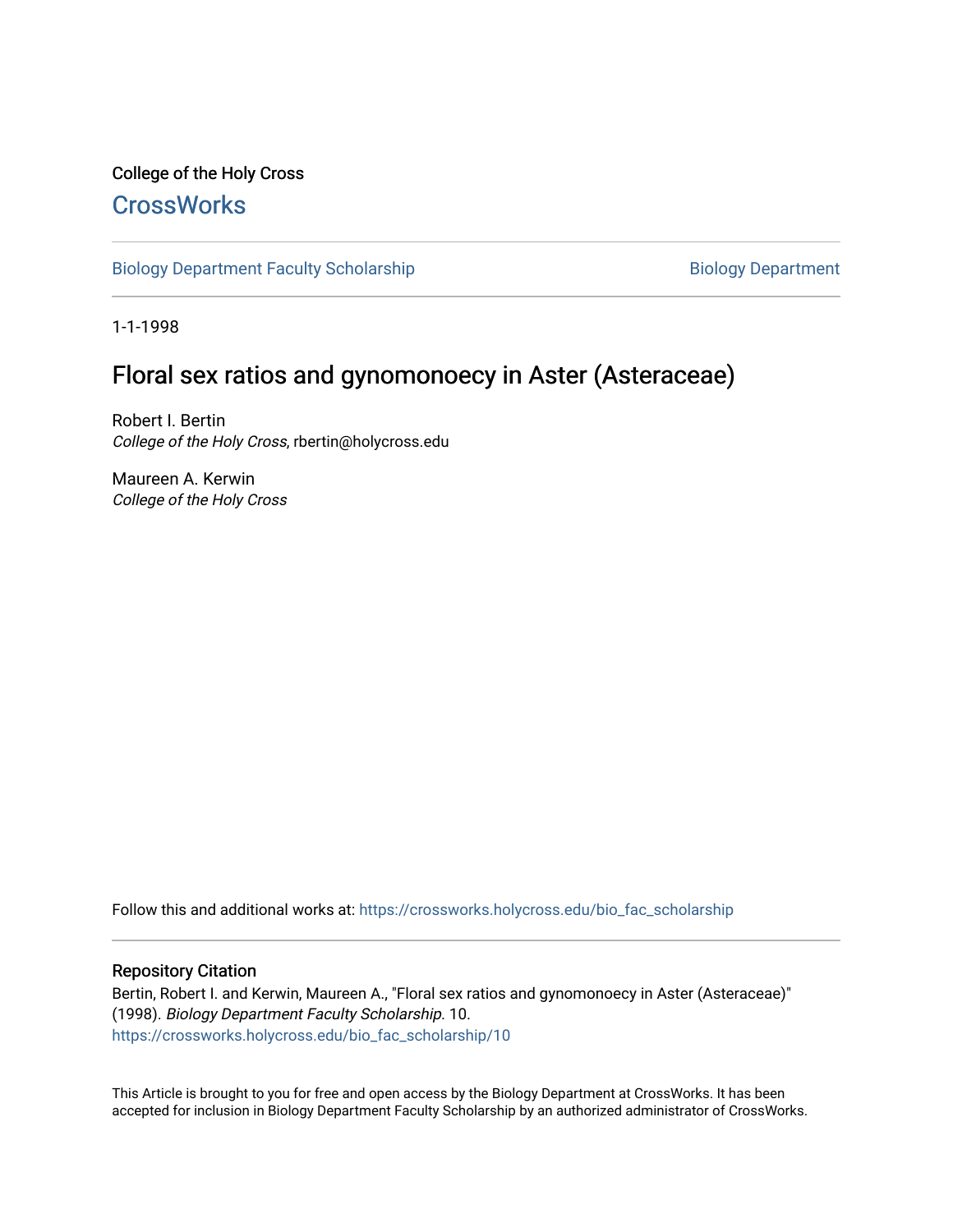## **FLORAL SEX RATIOS AND GYNOMONOECY IN** *ASTER* **(ASTERACEAE)**<sup>1</sup>

ROBERT I. BERTIN<sup>2,4</sup> AND MAUREEN A. KERWIN<sup>2,3</sup>

2 Biology Department, Holy Cross College, Worcester, Massachusetts 01610; and 3Harvard University Herbaria, 22 Divinity Avenue, Cambridge, Massachusetts 02138

Gynomonoecy is the sexual system in which female and bisexual flowers occur on the same plant. This system has received little attention despite the considerable work on other plant sexual systems in the past few decades. Our study examines one hypothesized advantage of having two flower types on a plant, namely that this arrangement permits flexibility in allocation of resources to male and female reproductive functions. We examined 16 species of *Aster* (Asteraceae), a genus of gynomonoecious, perennial herbs. Plants in this genus produce heads consisting of a whorl of female flowers around a cluster of bisexual flowers. Among field-grown plants we found no evidence that plant size, date, position of heads, rainfall, or shade influenced the proportion of female flowers. A series of greenhouse experiments likewise revealed no large or consistent effects of light, nutrients, or position of heads on the proportion of ray flowers. While floral ratios proved very stable in the face of environmental and physiological variables, they exhibited significant variation among plants and among sibships in most species. We conclude that the presence of two flower types in gynomonoecious asters is not advantageous in permitting flexibility in allocation of resources to male and female functions. We believe that the advantage of the female flowers in aster heads lies either in reducing pollen–pistil interference or in attracting pollinators.

**Key words:** *Aster*; capitula; disk flowers; gynomonoecy; ray flowers; sex allocation; sexual systems.

Considerable attention has been devoted to the study of plant sexual systems over the past two decades, as evidenced by the reviews of Willson (1983), Richards (1986), and others. Little progress has been made, however, in understanding gynomonoecy, the sexual system in which female and bisexual flowers co-occur on individual plants. Several reviews have noted the lack even of basic data on patterns of variability in the relative frequency of the two flower types in gynomonoecious species (Willson, 1983; Bertin, 1989), information that is essential in evaluating the function of this sexual system.

Gynomonoecy was estimated by Yampolsky and Yampolsky (1922) to occur in  $\sim$ 2.8% of flowering plants, being especially abundant in the Asteraceae. Gynomonoecious members of this family typically have small flowers aggregated into dense heads, or capitula. Within a head, bisexual disk flowers are surrounded by female ray flowers, each of which bears a single petal. The entire head resembles a single large flower (Leppik, 1977).

One possible explanation for the occurrence of gynomonoecy is that the presence of the two flower types permits flexibility in allocation of resources to male and female reproductive functions in response to variation in environmental factors, or such internal factors as plant age, size, or physiological status. Such explanations have been given considerable attention for two other diclinous sexual systems, i.e. those in which flowers of two sexual types occur on the same plant: monoecy (male and female flowers) and andromonoecy (male and bisexual flowers) (Charnov and Bull, 1977; Willson, 1983). The same arguments have received only passing attention for gynomonoecious species (Willson, 1983).

If gynomonoecy is advantageous in permitting flexible resource allocation, variability in the ratios of flower types (hereafter floral ratios) might occur in several circumstances.

First, differences in floral ratios might occur in plants exposed to different environmental conditions, involving light, nutrients, or water. The common expectation is that the female function should be emphasized under conditions of greater resource availability (Lloyd, 1980; Lloyd and Yates, 1982; Lloyd and Bawa, 1984; Traveset, 1992, and references therein), and maleness under conditions of resource scarcity or environmental harshness (Ashman and Baker, 1992). Underlying these expectations is the presumption that female success is commonly limited by resources other than pollen, while male success is more often limited by access to ovules (Bateman, 1948; Janzen, 1977). Empirical studies have shown a greater emphasis on femaleness in high-light environments for monoecious orchids (Gregg, 1975, 1978), for woodland herbs (Cid-Benevento, 1987; Menges, 1990), and for the andromonoecious species *Aesculus pavia* (Bertin, 1982) and *Solanum carolinense* (Solomon, 1985), but not for the composites *Iva xanthifolia* (Freeman et al., 1981) and *Ambrosia artemisiifolia* (Traveset, 1992; Lundholm and Aarssen, 1994). The addition of various nutrients resulted in increased female sex expression in several andromonoecious or monoecious species (Randhawa and Singh, 1974; Primack and Lloyd, 1980; Solomon, 1989; Emms, 1993), but not in monoecious orchids (Gregg, 1978), nor in the monoecious sex-changer *Arisaema triphyllum* (perhaps due to inadequate enrichment; Bierzychudek, 1984), nor in the andromonoecious umbellifer *Smyrnium olusatrum* (Lovett-Doust and Harper, 1980). Low moisture conditions have been linked to a greater emphasis on the male function in various species (Freeman et al., 1981; Schlessman, 1982; Solomon, 1985; Stromberg and Patten, 1990), but not in monoecious *Ambrosia artemisi-*

<sup>&</sup>lt;sup>1</sup> Manuscript received 21 April 1997; revision accepted 30 June 1997. The authors thank Holy Cross College for financial support, and K. E. Holsinger, K. B. Searcy, and C. D. Schlichting for helpful discussion of several aspects of the work.

<sup>4</sup> Author for correspondence.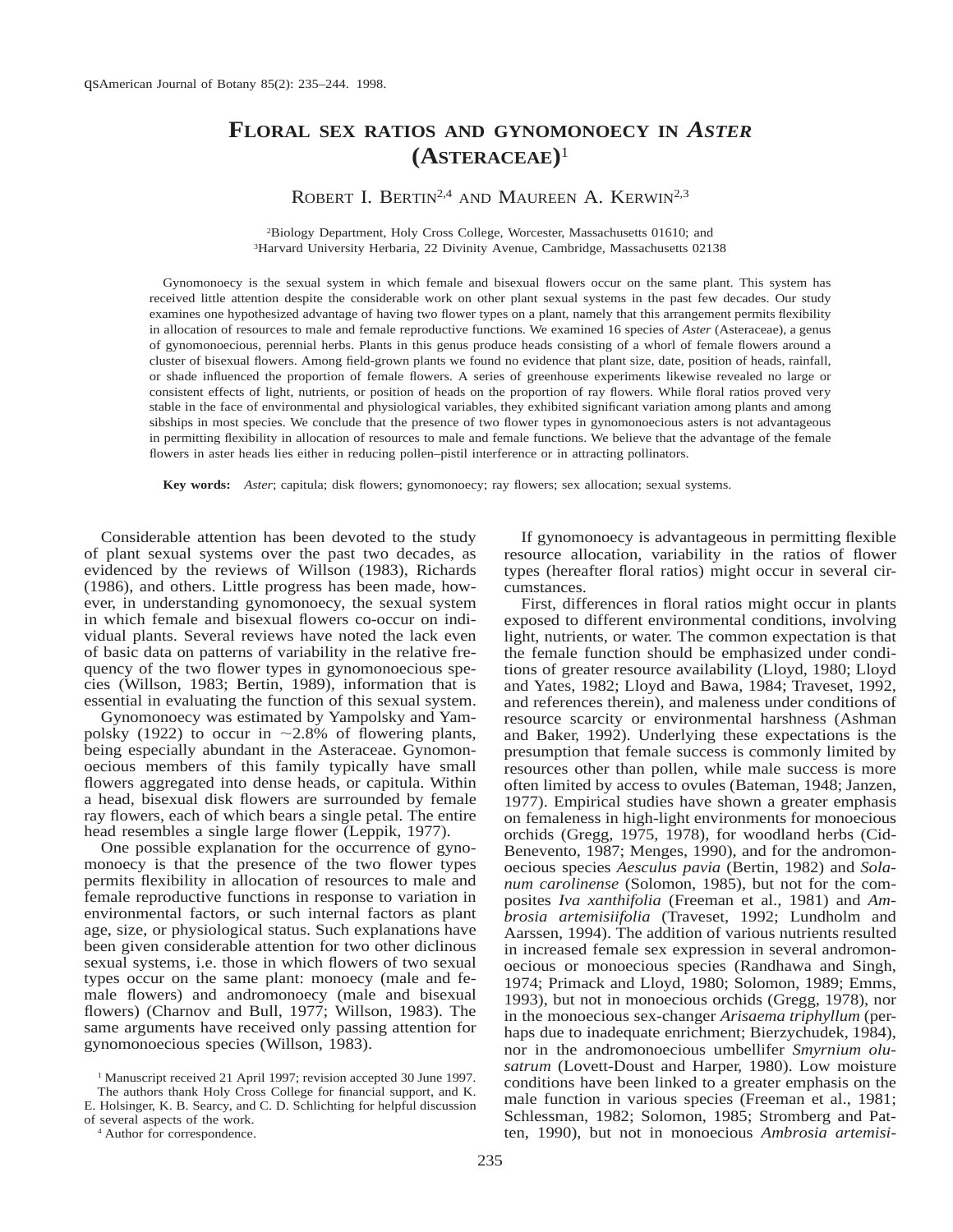*ifolia* (McKone and Tonkyn, 1986) nor andromonoecious *Passiflora incarnata* (May and Spears, 1988), nor hermaphroditic *Cynoglossum officinale* (Klinkhamer and de Jong, 1993). Female individuals of some dioecious species are also associated with more xeric environments than males (Freeman, Klikoff, and Harper, 1976).

A second expectation is that floral ratios might differ on plants of different sizes. Fitness gains accompanying an increase in plant size are expected to be greater for the female function than for the male function (Ghiselin, 1974; Charnov, 1982; Lloyd and Bawa, 1984; Bickel and Freeman, 1993; Emms, 1993; Klinkhamer and de Jong, 1993). Underlying this notion is the assumption that opportunities for increased male success become progressively more limited as nearby stigmas become saturated with pollen. Conversely, female success is likely to increase with the greater availability of resources on larger plants. Supporting data come from studies of various monoecious and andromonoecious plants (Gregg, 1978; Lovett-Doust and Cavers, 1982; Bierzychudek, 1984; Cid-Benevento, 1987; Delesalle, 1989). In contrast, studies of several other species, most but not all of which are wind-pollinated, reveal an increase in relative maleness in larger plants (Burd and Allen, 1988; Ackerly and Jasienski, 1990; Menges, 1990; Bickel and Freeman, 1993; Emms, 1993; Fox, 1993; Lundholm and Aarssen, 1994). This pattern might reflect the fact that the wind, unlike animal vectors, is unlikely to become saturated with pollen, leading to continued gains in male success with increasing plant size. Additionally, taller plants may be more successful as pollen donors than small plants because pollen dispersal from a greater height is more effective (Burd and Allen, 1988). In still other plants there is no relationship between plant size and maternal investment (Lloyd and Bawa, 1984).

A third pattern sometimes observed in diclinous species is for the relative frequencies of the flower types to differ on different parts of a plant. For example, pistilbearing flowers (female or bisexual) are more common in the terminal inflorescences of *Leptospermum scoparium, Zigadenus paniculatus,* and *Quercus gambelii* than on lower inflorescences (Freeman et al., 1981; Emms, 1993). In contrast, species of *Solanum* may bear more male flowers distally and more bisexual flowers proximally (Solomon, 1985; Diggle, 1991). Such differences are often interpreted as reflecting different optimal positions for exporting pollen or for maturing fruit. Greater frequencies of female flowers at the base of inflorescences and near the inflorescence axis in *Aesculus pavia* may be related to a greater availability of photosynthate at these positions (Bertin, 1982).

Seasonal patterns in the relative allocation to male and female functions have also been observed. Many andromonoecious species, for example, produce relatively fewer male flowers later in the year (Lloyd, Webb, and Primack, 1980; Lovett-Doust, 1980; Primack and Lloyd, 1980; Webb, 1981; Coleman and Coleman, 1982; Emms, 1993). The reverse pattern has also been documented in other species (Schlessman, 1982; Willson and Ruppel, 1984; May and Spears, 1988).

Altogether, many theoretical and empirical studies have examined the factors influencing ratios of flower types in diclinous species, but rarely have these been gynomonoecious species. To remedy this gap in our knowledge, we undertook the current study with several specific objectives. We sought first to quantify floral sex ratios in several species of *Aster,* and to determine how variation in floral ratios is distributed (within plants, among plants within populations, and among populations). We then investigated whether floral ratios vary significantly with position on plant, plant size, or date, and whether these ratios are affected by environmental factors such as light and nutrient availability. We also collected data on numbers of flowers per head, and present this information as a possible aid in understanding the effects of the various independent variables on the reproductive patterns in *Aster.*

#### MATERIALS AND METHODS

*The plants*—The genus *Aster* in the family Asteraceae includes nearly 200 species, mostly North American perennial herbs. Plants in this genus are insect-pollinated, bloom mostly in late summer and fall, and are found in various terrestrial habitats (Jones, 1978). They are gynomonoecious, with the heads exhibiting a combination of intrafloral and interfloral dichogamy (Knuth, 1908). Female (ray) flowers are functional before the bisexual (disk) flowers (interfloral protogyny). Disk flowers open in centripetal fashion over a period of several days. Within a disk flower, the pollen is presented first, followed by stigma receptivity (intrafloral protandry).

*Field collections*—Heads from 16 species of *Aster* were collected in 1992–1995 from Paxton, Massachusetts (latitude 42°18'N, longitude 718569W) and adjacent towns. The one exception was *A. dumosus,* collected from Jamestown, Rhode Island. Each collection involved selecting plants at regular intervals (1–2 m, depending on the population sampled) along a transect. We sampled 10–12 plants in most populations, but fewer in several small populations. In all collections, except those for analysis of the effects of head position within a plant, heads were collected arbitrarily from scattered positions on each plant. For samples used to evaluate position effects, we collected heads from three different branch positions: the terminal 5 cm of the main stem, the lowest branch, and that branch closest to the middle of the stem. For each branch position we obtained two samples, one of the most proximal heads, the other of the most distal heads. Heads were collected only if at least one disk flower was open and apparently sexually functional. We collected a constant number of heads from each plant used in a given analysis. This number was 3–5 in the different species except for plants examined repeatedly during the blooming season, wherein the number of functional heads was  $\leq$  3 on some dates. The number of heads chosen for a particular species was dictated in part by the number of functional heads typically occurring on a plant at one time. We preserved heads in 70% ethanol and later counted the numbers of ray and disk flowers in each head under a dissecting microscope.

These collections were used to examine several different issues. (1) We examined variation in flower number per head and in proportion of ray flowers within and among plants in a single population in each of nine species. (2) We examined variation within and among plants and among sites in three species. The sites for a given species were separated by a minimum of 600 m, and a maximum of 12 km. (3) We examined variation over the course of the blooming season in six species. In these species, marked individuals were sampled at 5-d intervals. (4) We examined variation at different positions on a plant in field collections of two species. (5) We examined differences between small and large plants in four species. The number of flowering heads was used as an index of plant size in forming our small and large categories as follows: *A. divaricatus*  $\leq 6$  vs.  $\geq 50$ , *A. ericoides*  $\leq 13$  vs.  $\geq 100$ , *A. novae-angliae*  $\leq 6$  vs.  $\geq 50$ , *A. umbellatus*  $\leq 12$  vs.  $\geq 100$  flowering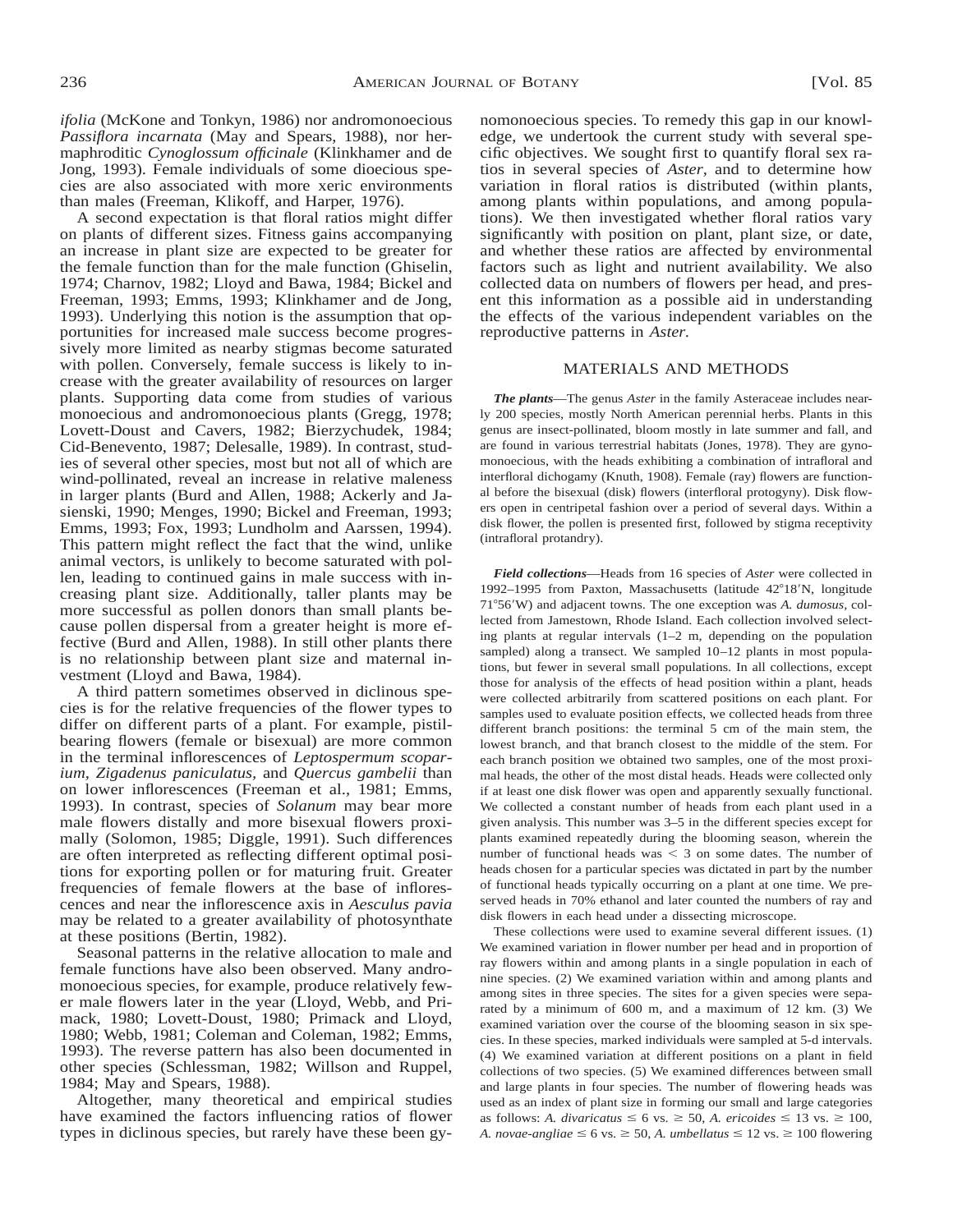TABLE 1. Descriptions of greenhouse experiments.

| <b>Species</b>      | Number of<br>sibships | Number of<br>plants of each<br>sibship in<br>each treatment | Environmental<br>variables <sup>a</sup> | Heads<br>harvested<br>by position | Number of<br>heads<br>harvested<br>per plant |
|---------------------|-----------------------|-------------------------------------------------------------|-----------------------------------------|-----------------------------------|----------------------------------------------|
| A. acuminatus       | 20                    |                                                             | N                                       | no                                | 6                                            |
| A. acuminatus       |                       | 22                                                          | N                                       | no                                | 6                                            |
| A. ericoides        |                       |                                                             | L, N                                    | no                                | 10                                           |
| A. ericoides        |                       |                                                             |                                         | no                                | 10                                           |
| A. laevis           | 16                    |                                                             | L, N                                    | no                                | 10                                           |
| A. laevis           | 5                     |                                                             |                                         | yes                               | 25                                           |
| A. lanceolatus      |                       |                                                             |                                         | yes                               | 25                                           |
| A. linariifolius    | 6                     |                                                             |                                         | no                                | 5                                            |
| A. pilosus          | 11                    |                                                             | N                                       | no                                | 10                                           |
| A. <i>undulatus</i> | 14                    |                                                             |                                         | yes                               | 25                                           |

 $N =$  nutrients, L = light.

heads. (6) We examined differences between sites having different light levels in three species. In one of these species (*A. laevis),* two populations were in open fields and one population was on the edge of woods. In *A. divaricatus,* three populations were under half-open canopies, and the other was under a closed canopy. In *A. umbellatus,* four populations were along the edge of woods, and the fifth was in an open field. Finally, (7) we sampled five populations distributed among five species in 1995, a very dry year, for comparison with samples from the same populations collected in either 1993 or 1994. Collections for a given species were made within 4 d of the same date in the two years.

*Greenhouse experiments*—We conducted greenhouse experiments using varied levels of light and/or nutrients in seven species. We collected seeds of *A. acuminatus, A. ericoides, A. laevis, A. lanceolatus, A. linariifolius, A. pilosus,* and *A. undulatus* in either Worcester or Paxton, Massachusetts in 1993, 1994, or 1996. Seeds were stratified in moist vermiculite in an unheated greenhouse over the winter. Emerging seedlings were transplanted individually to 8-cm pots containing the soilless mix Metromix 350. The plants were later transplanted to 20 cm pots containing the same medium. Plants were assigned to their experimental treatments in June.

A total of ten experiments was run, each using one of the above species. The experiments differed in whether light, nutrients, or both were included as treatments, in the number of plants and sibships employed and in the number of heads scored on each plant (Table 1). These differences were in part intentional, and in part reflected the availability of material and of greenhouse space, and the numbers of heads present on the plants at harvest time. Where light was manipulated, the two light levels were full-light intensity on the south side of the greenhouse, and low-light intensity resulting from use of 40% transmission shade cloth or 50% transmission through a slatted cover on the north side of the greenhouse. Where nutrients were manipulated, the high-nutrient treatment resulted from weekly fertilizations with a 50-ppm solution of Peters 20–20–20, while low nutrient plants received no fertilizer after being transplanted to the 20-cm pots in June. Heads were collected from five specific locations on the plants in several experiments to examine the effects of a head's position on a plant. These sampling locations were the base and tip of the lowest branch, the base and tip of the branch closest to the middle of the stem, and the tip of the plant. Heads from plants in other experiments were collected at scattered, arbitrary locations on the plant. We counted numbers of ray and disk flowers in each head under a dissecting microscope.

*Data analysis*—Although the collections for a particular comparison generally had equal numbers of plants and heads, insect damage of field-collected flowers sometimes necessitated dropping certain plants or heads from the data set. In these cases, data were randomly eliminated from the other samples in the comparison to maintain balanced sample sizes. The only exceptions were analyses of flowering on dif-

ferent dates, where sample sizes were dictated by the number of flowering heads available on marked plants on each sampling date.

All proportions were transformed by arcsine square root before further analysis. Mean proportions reported in this paper are back-transformed. Results described as significant achieved at least the 0.05 significance level.

Plant and population analyses were intended to reveal the levels at which variation occurred. These data were analyzed using model II ANOVA, with nesting in the latter case, followed by calculations of the percentage variation at each level (Sokal and Rohlf, 1995). Plant size was examined in a mixed-model nested ANOVA, with plant size as a fixed factor, and plant a random factor nested within size. Flowering date was examined for each population in a one-way model I ANOVA. The numbers of heads varied among sampling dates depending on the intensity of flowering, and no attempt was made to balance sample sizes. Additional analyses of variance were performed for individual plants, but these revealed no consistent patterns and are not discussed further.

Effects of head position in field-collected plants were analyzed with three-way mixed-model ANOVA. Plant was a random factor and the fixed factors were height of branch (tip, middle, and bottom) and position on branch (base or tip). Effects of different light levels in the field were examined with planned, orthogonal contrasts. A single planned comparison was made for each species, comparing plants in the single population with the unusual light level (light or dark) to those in all other populations combined.

Comparisons between years with different rainfall amounts were made for *A. divaricatus* using a mixed-model two-way ANOVA, with year as a fixed factor and plant as a random factor. In both *A. laevis* and *A. umbellatus,* two populations were sampled in each year. These data were analyzed in a two-way nested mixed-model ANOVA, with year and population as main effects and plant nested within population.

Results of the greenhouse experiments were analyzed with different models of ANOVA. Light and nutrients were treated as fixed effects, as was head position in those experiments where heads were collected from specific locations on each plant. If plants from multiple sibships were included in an analysis, sibship was a random factor crossed with the fixed effects. If multiple plants were included from each sibship, plant was a random factor nested within all the crossed treatments. In those experiments where significant interactions were present in the overall analysis, data were split up and examined by simpler analyses for each sibship separately.

#### RESULTS

The average number of flowers per head ranged from a low of 23 in *A. ericoides* to a high of 141 in one collection of *A. novae-angliae.* The proportion of these flowers that were female (ray flowers) ranged from 0.26 in one population of *A. umbellatus* to 0.61 in *A. dumosus* (Fig. 1).

*Levels of variation*—Of the three species in which plants were examined from several populations, significant variation in flower number per head occurred among populations in two species, and among plants within populations in all three species. Only  $10-27\%$  of variation was found within plants. In contrast, the added variance component among populations in the proportion of ray flowers was not significant for any species. Significant variation in this variable did exist among plants within populations in all species, and 38–44% of total variation occurred within plants (Table 2).

Of the nine species in which plants in a single population were sampled, most of the variation in total flower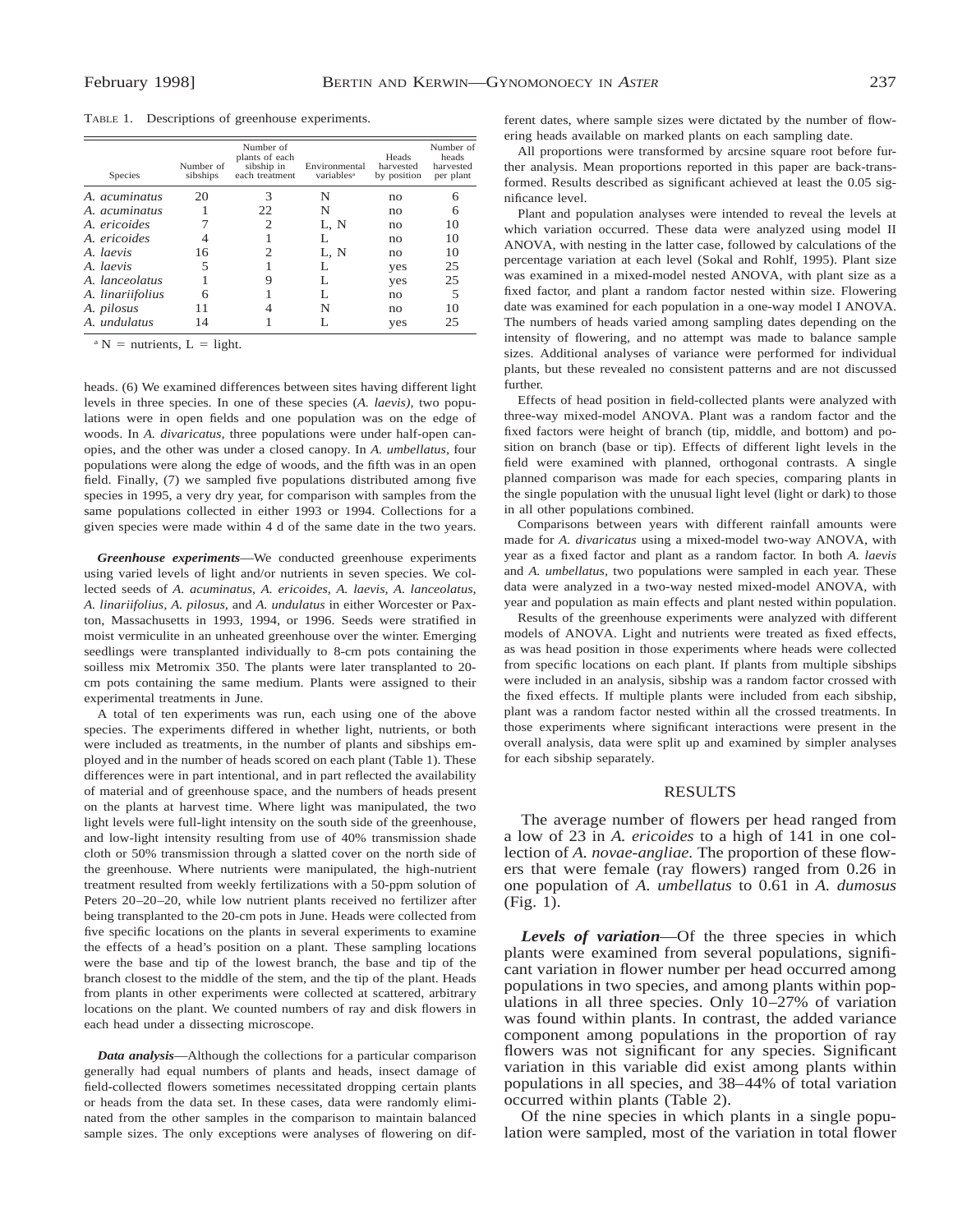

Fig. 1. Proportion of ray flowers and flower number per head in 14 aster species.

number was among plants (58–77%). The pattern was less consistent for the proportion of ray flowers, with 35– 100% of variation occurring within plants (Table 3). However, the added variance component among plants was significant for seven of the nine species.

*Light environment in the field*—The proportion of ray flowers did not differ between shady and sunny populations for any of the three species (Table 4). For two of the species, however, the number of flowers per head differed in the different light environments. Specifically, in the most shaded population of *A. laevis,* plants had smaller heads than in the other two populations. In contrast, plants of *A. umbellatus* in the sunniest population had the fewest flowers per head (Table 4).

*Plant size*—In all four species examined, large plants bore more flowers per head than did small plants, in two cases significantly so (Table 5). Proportions of ray flowers were, however, unaffected by plant size in all species. In every analysis, there was a significant added variance component among plants.

*Flowering date*—Flowering date had a significant effect on the average number of flowers per head in three of the five species examined (Table 6). For the most part, heads produced early in the season contained more flowers than heads produced later in the season. The proportion of ray flowers was unaffected by sampling date in any species.

*Position on plant*—Neither the position of a head on its branch, nor the height of a branch on its stem had an effect on either the average number of flowers per head or on the proportion of ray flowers (Table 7). There were, however, significant added variance components due to plant for both variables. For the proportion of ray flowers in *A. divaricatus* and for the number of flowers per head in *A. umbellatus,* there were significant interactions between the main effects. However, an inspection of means for each plant revealed no consistent patterns with regard to either branch height or position of heads on their branches.

*Rainfall*—Precipitation in Worcester during the period January-June 1995 was the lowest on record, totaling 37.2 cm. In contrast, the precipitation totals for the first six months of 1993 and 1994 were 47.1 and 58.7 cm, respectively (U.S. Department of Commerce 1993, 1994, 1995). In analyses of variance comparing plants in 1995 with plants in 1993 or 1994, no significant variation in either proportion of ray flowers or number of flowers per head could be attributed to year, although a significant added variance component was associated with plant in every species (Table 8). In *A. umbellatus,* a significant year  $\times$  population interaction in the analysis of flower number per head necessitated separate one-way ANOVAs for the two populations. Year had a significant effect on the flower number in one of the two populations, and a significant added variance component was associated with plant in both populations.

*Greenhouse experiments*—The shading and nutrient enrichment of greenhouse plants often had conspicuous effects on plant stature, number of heads per plant, and general plant vigor. As an example of these differences, we recorded the numbers of heads per plant in *A. acuminatus* plants grown at high- and low-nutrient levels.

TABLE 2. Distribution of variation in total flower number and percentage of ray flowers among and within populations and within plants.

| No. of heads<br>No. of plants |           |          |              | Percentage of variation in<br>flower number per head | Percentage of variation in<br>proportion of ray flowers |             |               |              |             |
|-------------------------------|-----------|----------|--------------|------------------------------------------------------|---------------------------------------------------------|-------------|---------------|--------------|-------------|
| Species                       | per plant | per pop. | No. of pops. | Within plants                                        | Among plants                                            | Among pops. | Within plants | Among plants | Among pops. |
| A. divaricatus                |           | 10       |              | 26.7                                                 | $70.7***$                                               | 2.5         | 40.4          | $66.3***$    | $-6.7$      |
| A. laevis                     |           |          |              | 10.2                                                 | $61.1***$                                               | $28.7*$     | 37.9          | $56.2***$    | 5.9         |
| A. umbellatus                 |           | 10       |              | 21.2                                                 | $38.6***$                                               | $40.1***$   | 43.5          | 49.5***      | 6.9         |

 $* P < 0.05$ ; \*\*\*  $P < 0.001$ .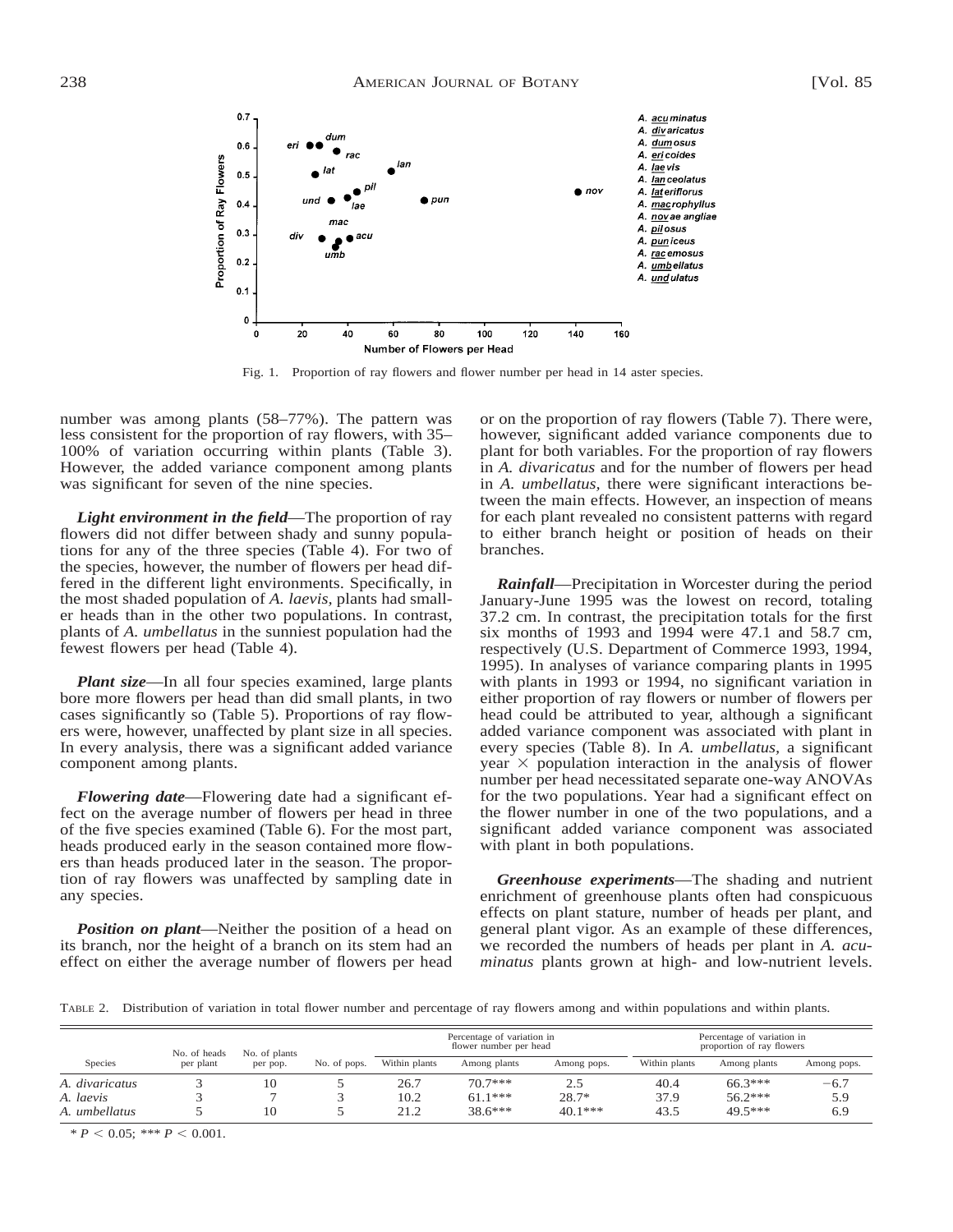|                      |                 |                  | Percentage of variation in |               |                           |               |  |  |
|----------------------|-----------------|------------------|----------------------------|---------------|---------------------------|---------------|--|--|
|                      | Number of heads |                  | Flower number per head     |               | Proportion of ray flowers |               |  |  |
| <b>Species</b>       | per plant       | Number of plants | Among plants               | Within plants | Among plants              | Within plants |  |  |
| A. <i>acuminatus</i> |                 |                  | $61.8***$                  | 38.2          | $37.1**$                  | 62.9          |  |  |
| A. dumosus           |                 |                  | 58.5***                    | 41.5          | $55.6***$                 | 44.4          |  |  |
| A. lanceolatus       |                 | 10               | $70.3***$                  | 29.7          | $64.8***$                 | 35.2          |  |  |
| A. lateriflorus      |                 | 10               | 73.9***                    | 26.1          | $35.4**$                  | 64.6          |  |  |
| A. macrophyllus      |                 |                  | 78.7***                    | 25.3          | $-1.9$                    | 101.9         |  |  |
| A. novae-angliae     |                 |                  | $73.7***$                  | 26.3          | 49.7***                   | 50.3          |  |  |
| A. pilosus           |                 | 12               | $77.3***$                  | 22.7          | $36.0***$                 | 64.0          |  |  |
| A. racemosus         |                 | 12               | $62.8***$                  | 37.2          | 18.9*                     | 81.1          |  |  |
| A. <i>undulatus</i>  |                 | 10               | $71.7***$                  | 28.3          | 17.7                      | 82.3          |  |  |

 $* P$ , 0.05;  $* P < 0.01$ ;  $* * P < 0.001$ .

Plants in the high-nutrient treatment bore an average of 88 heads, significantly more than the 38 heads on plants in the low-nutrient treatment ( $T = 6.37, P < 0.001$ ). Thus the difference between the high- and low-resource treatments was large enough to produce conspicuous plant responses. These treatments often also affected the number of flowers per head, but had at most slight effects on the proportion of ray flowers (Tables 9, 10).

Specifically, flower number per head was significantly influenced by light levels in three of seven experiments, and by nutrient levels in two of five experiments (Table 9). In each experiment involving a significant difference, heads in the high resource treatment contained more flowers than heads in the low resource treatment (Fig. 2). The percentage difference between the two treatment means ranged from 4.4% for *A. acuminatus* (nutrients) to 38.0% for *A. linariifolius* (light). Several of the analyses revealed significant interaction terms involving sibship. An inspection of the means for each sibship reveals a strong tendency for more flowers in heads in the highresource treatments. For all species and both resource types combined, 32 sibships exhibited more flowers per head in the high-resource treatments, and only 12 in the low-resource treatments (a significant departure from an even distribution,  $X^2 = 9.09$ ,  $P < 0.01$ ).

TABLE 4. Effects of high- and low-light levels on flower number per head and proportion of ray flowers in three *Aster* spp. The *F* values are from planned orthogonal comparisons of plants in the population growing in the most different light environment (noted as D for darkest or L for lightest) to the plants in all other populations of the same species.

|                |                 | Means         |              |               | $F$ values (df) |                                       |  |  |
|----------------|-----------------|---------------|--------------|---------------|-----------------|---------------------------------------|--|--|
| Species        | Popu-<br>lation | Flower<br>no. | Prop.<br>ray | Flower<br>no. |                 | Prop.<br>ray                          |  |  |
| A. divaricatus | L               | 27.1          | 0.28         | 0.19          | (1, 36)         | 0.01(1, 36)                           |  |  |
|                | D               | 28.0          | 0.29         |               |                 |                                       |  |  |
|                | L               | 28.7          | 0.29         |               |                 |                                       |  |  |
|                | L               | 29.9          | 0.29         |               |                 |                                       |  |  |
| A. laevis      | D               | 41.3          | 0.44         | 4.99*         | (1, 18)         | 3.09(1, 18)                           |  |  |
|                | L               | 45.1          | 0.40         |               |                 |                                       |  |  |
|                | L               | 51.6          | 0.40         |               |                 |                                       |  |  |
| A. umbellatus  | L               | 26.9          | 0.30         |               |                 | $33.19***$ $(1, 45)$ $1.58$ $(1, 45)$ |  |  |
|                | D               | 32.0          | 0.32         |               |                 |                                       |  |  |
|                | D               | 33.0          | 0.33         |               |                 |                                       |  |  |
|                | D               | 35.3          | 0.30         |               |                 |                                       |  |  |
|                | D               | 36.5          | 0.30         |               |                 |                                       |  |  |

 $* P < 0.05$ ; \*\*\*  $P < 0.001$ .

The proportion of ray flowers was significantly influenced by light level in only one of seven experiments, and by nutrients in two of five experiments (Table 10, Fig. 3). The differences between means were small in all cases. The proportion of ray flowers in the low-light treatment of *A. linariifolius* exceeded the number in the highlight treatment by 3.3%. The proportion of ray flowers was 1.3% higher in the high-nutrient treatment of *A. acuminatus* than in the low-nutrient treatment, whereas the proportion of ray flowers in the low-nutrient treatment of *A. ericoides* exceeded that in the high-nutrient treatment by 2.6%. Sibship means from those experiments with significant interaction terms likewise revealed no patterns. The mean proportion of ray flowers in the high-resource treatment exceeded that in the low-resource treatment in 19 sibships, while the reverse pattern held in 21 sibships.

#### DISCUSSION

*The flexible allocation hypothesis*—Perhaps the most common adaptive explanation of diclinous sexual systems is that the possession of two flower types permits flexibility in allocation of resources to male and female reproductive functions. However, our data provide virtually no evidence to support this contention for gynomonoecy in *Aster.*

A common pattern underlying both theoretical and empirical studies of sex allocation is that the female function is emphasized under conditions of greater resource availability (Ghiselin, 1974; Lloyd, 1980). In *Aster,* however, we observed none of the patterns that would be expected if this were true. Specifically, we did not find that larger plants, presumably with better access to resources, bore more female flowers than smaller plants. We also found no relationship between the proportion of ray flowers and position of the heads on the plant, either in the field or the greenhouse. There was no evidence, for example, that heads in better illuminated positions near the tip of the plant, nor in positions at the bases of branches (closer to stem-borne nutrients) had a greater proportion of female flowers. There were no seasonal trends in the proportions of ray flowers that were consistent with a resource-based model of sex expression, such as greater femaleness at the beginning of the blooming season. Finally, while the proportion of ray flowers differed significantly between plants grown at high and low light and nutrient levels in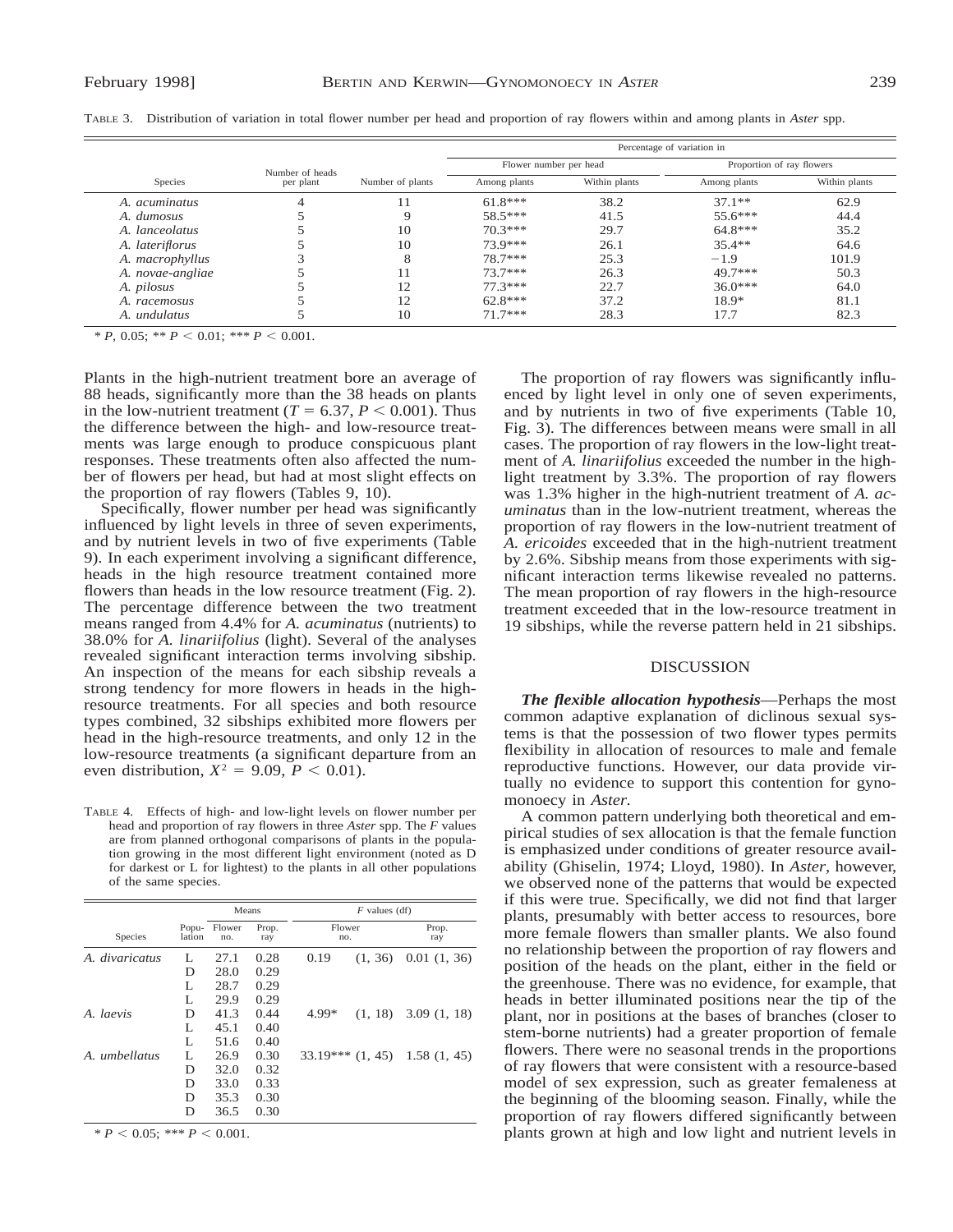|                  |              |               | Number of flowers per capitulum |       |      | Proportion of ray flowers |       |       |      |               |
|------------------|--------------|---------------|---------------------------------|-------|------|---------------------------|-------|-------|------|---------------|
|                  | No. of heads | No. of plants |                                 | Mean  |      | Sig. of ANOVA             |       | Mean  |      | Sig. of ANOVA |
| <b>Species</b>   | per plant    | per sample    | Small                           | Large | Size | Plant                     | Small | Large | Size | Plant         |
| A. divaricatus   |              |               | 26.8                            | 29.2  | ns   | ***                       | 0.29  | 0.29  | ns   | ***           |
| A. ericoides     |              |               | 21.0                            | 25.3  | ***  | ***                       | 0.62  | 0.60  | ns   | ***           |
| A. novae-angliae |              | 10            | 107.2                           | 142.7 | **   | ***                       | 0.44  | 0.45  | ns   | ***           |
| A. umbellatus    |              | 10            | 34.4                            | 37.8  | ns   | ***                       | 0.31  | 0.29  | ns   | ***           |

TABLE 5. Effects of plant size on number of flowers and proportion of ray flowers in *Aster* spp.

\*\*  $P < 0.01$ ; \*\*\*  $P < 0.001$ ; ns = nonsignificant.

a few species, these differences were small and inconsistent in direction.

In contrast to our results with floral ratios, variation in total flower number per head was often evident. Specifically, large plants bore significantly more flowers per head than small plants in two of four species. Flower number per head varied significantly with date in three of five species, and among different light environments in field populations of two of three species. Resource levels influenced flower number per head in four of the seven species examined. In each greenhouse experiment showing a significant effect of light or nutrients, plants grown at higher resource levels had more flowers per head.

One possible explanation for the lack of large or consistent effects of resource levels on the proportion of ray flowers is that the treatments were begun too late in the plant's development to produce an effect. We consider this explanation unlikely, however, because plants in the different resource treatments often differed conspicuously in other characteristics, such as stature, total number of heads, and number of flowers per head.

Despite the lack of effect of the various environmental and physiological variables on floral ratios, these ratios usually varied significantly among sibships and among plants, even when plants were grown in the relatively constant environment of the greenhouse. Significant variation among plants was found in field collections of 10 of 12 aster species examined for such variability, in all four species examined for effects of size, in both species examined for position effects, in all five species examined for effects of rainfall, and in all experiments in which plant was treated as a random variable in the greenhouse. Additionally, where sibship was treated as a random variable in greenhouse experiments, it accounted for a significant amount of the variation in proportion of ray flowers in five of eight experiments.

We believe that the substantial variation among plants

TABLE 6. Effects of flowering date on flower number and proportion of ray flowers in *Aster* spp.

|                 |               | $F$ values (df)     |          |                              |  |  |  |
|-----------------|---------------|---------------------|----------|------------------------------|--|--|--|
| <b>Species</b>  | No. of plants | Flower no. per head |          | Proportion of ray<br>flowers |  |  |  |
| A. laevis       |               | 2.26                | (5, 64)  | 1.79(5, 64)                  |  |  |  |
| A. macrophyllus | 10            | 0.98                | (6, 127) | 0.76(6, 127)                 |  |  |  |
| A. puniceus     | 10            | $14.54***$          | (6, 225) | 1.52(6, 225)                 |  |  |  |
| A. racemosus    | 9             | $4.57**$            | (5, 164) | 1.05(5, 164)                 |  |  |  |
| A. umbellatus   | 5             | $5.69***$ (6, 99)   |          | 1.05(6, 99)                  |  |  |  |

\*\*  $P < 0.01$ ; \*\*\*  $P < 0.001$ .

may have contributed to the few significant treatment effects on floral ratios that we found in this study. The significant effects of plant even in the relatively uniform environment of the greenhouse suggest the existence of considerable genetic variation in the proportion of ray flowers within aster populations. This high level of (presumably) genetic variation in floral ratios seems anomalous given the striking constancy of sex expression in the face of environmental variation.

Other examples of constancy of sex expression in response to varying environmental conditions have been reported in various taxa (Gregg, 1978; Lovett-Doust and Harper, 1980; Freeman et al., 1981; McKone and Tonkyn, 1986; May and Spears, 1988; Traveset, 1992). Several andromonoecious species of umbellifer exhibit a ''remarkably constant'' ratio of four male flowers to one bisexual flower (Lovett-Doust, 1980). In these species, however, there is a well-defined patterning of flower types in regard to both date and position on the plant. Such patterns were not observed in *Aster.* The stability of floral ratios found in *Aster* resembles that found by Lloyd (1972b) in monoecious species of *Cotula,* which are also members of the Asteraceae. Lloyd showed in several species that ratios of male to female flowers were similar in plants growing in a greenhouse and (under unspecified but different environmental conditions) in the field. Lloyd's study did not, however, examine the effects of particular environmental factors on floral ratios as in our study.

*Maternal investment in Aster*—Although species of *Aster* appear not to regulate their allocation to male and female function by varying the ratio of flower types, this does not preclude them from altering sex expression in other ways. These alternative pathways may include variation in the numbers of pollen grains per flower and in the extent of ovule abortion. Variation in ovule number

TABLE 7. Position effects on flower number per head and proportion of ray flowers in two *Aster* spp. growing in the field.

|                                   |           | Plant $F$ values | Height of branch<br>$F$ values |       | Position on branch<br>$F$ values |       |
|-----------------------------------|-----------|------------------|--------------------------------|-------|----------------------------------|-------|
| <b>Species</b>                    | Flower    | Prop.            | Flower                         | Prop. | Flower                           | Prop. |
|                                   | no.       | ray              | no.                            | ray   | no.                              | ray   |
| A. divaricatus <sup>a</sup>       | 8.98**    | 43.18***         | 0.62                           | 0.79  | 16.00                            | 0.11  |
| A. <i>umbellatus</i> <sup>b</sup> | $6.42***$ | $30.59***$       | 0.33                           | O 19  | 0.49                             | 0.78  |

\*\*  $P < 0.01$ ; \*\*\*  $P < 0.001$ .

 $a$  df = 2, 18 for plant; 2, 4 for height of branch; 1, 2 for position on branch.

 $\beta$  df = 5, 72 for plant; 2, 10 for height of branch; 1, 5 for position on branch.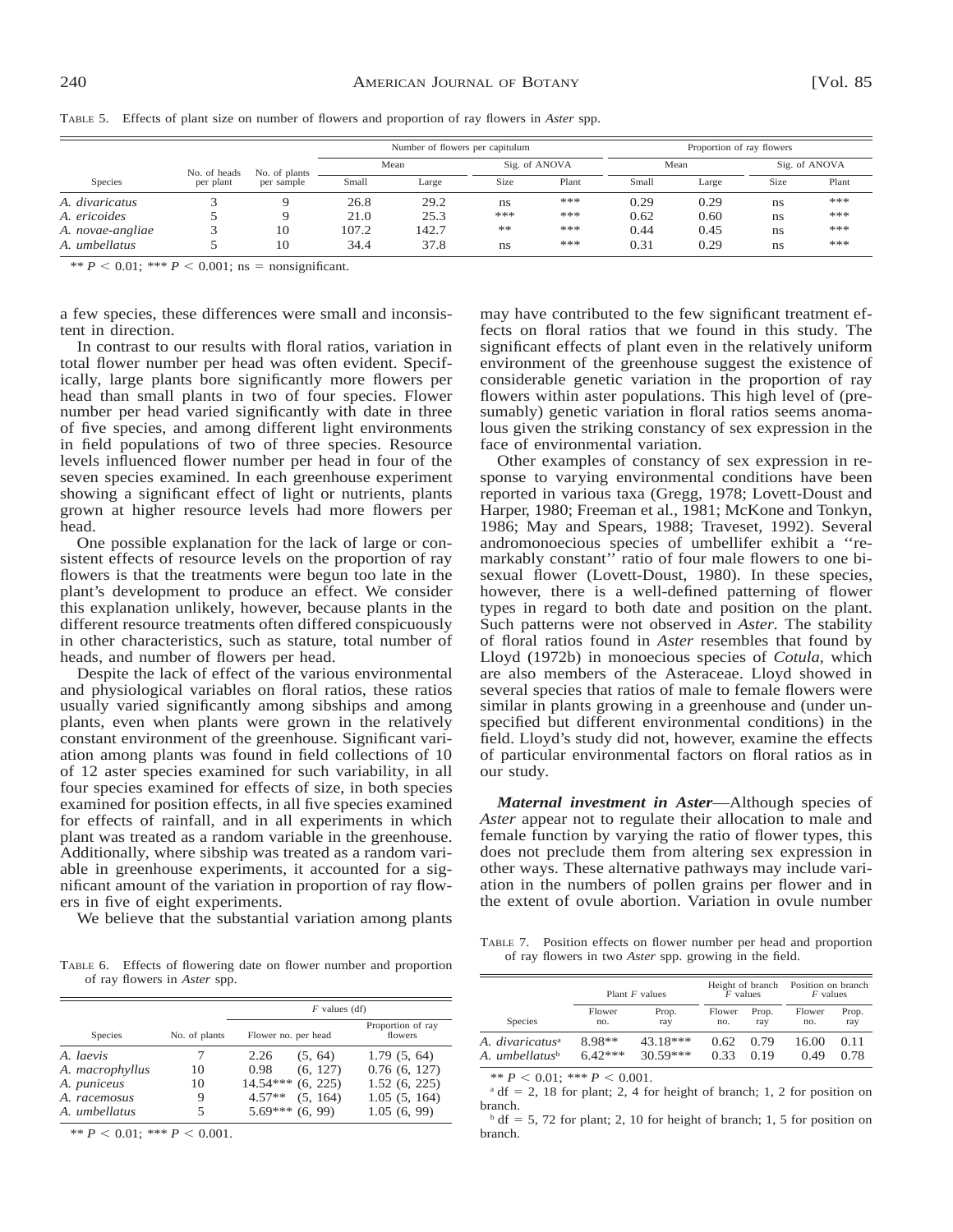|                | Dependent         |        | Mean square <sup>a</sup> |                   |             |        |  |  |  |  |  |
|----------------|-------------------|--------|--------------------------|-------------------|-------------|--------|--|--|--|--|--|
| Species        | variable          | Year   | Population               | $Yr. \times Pop.$ | Plant       | Error  |  |  |  |  |  |
| A. divaricatus | prop. ray flowers | 0.0014 | ___                      |                   | $0.0148***$ | 0.0026 |  |  |  |  |  |
| A. laevis      | prop. ray flowers | 0.0224 | 0.0044                   | 0.0106            | $0.0045***$ | 0.0009 |  |  |  |  |  |
| A. umbellatus  | prop. ray flowers | 0.0124 | 0.0186                   | 0.0170            | $0.0062***$ | 0.0010 |  |  |  |  |  |
| A. divaricatus | flowers per head  | 147.27 |                          |                   | $36.76***$  | 5.05   |  |  |  |  |  |
| A. laevis      | flowers per head  | 14.01  | 407.01                   | 33.08             | $103.40***$ | 7.72   |  |  |  |  |  |
| A. umbellatus  | flowers per head  | 890.42 | 1752.32                  | 302.58**          | 49.41***    | 6.69   |  |  |  |  |  |

TABLE 8. Effects of natural variation in rainfall on proportion of ray flowers and flower number per head in three *Aster* species.

\*\*  $P < 0.01$ ; \*\*\*  $P < 0.001$ .

<sup>a</sup> df for *A. divaricatus* = 1, 40 (year); 18, 40 (plant); df for *A. laevis* = 1, 1 (year); 1, 36 (population and year  $\times$  plant); 36, 80 (plant); df for *A. umbellatus* = 1, 1 (year); 1, 36 (population and year  $\times$  plant); 36, 160 (plant).

is not part of the repertoire as every flower produces but a single ovule. Further work is needed to determine whether these mechanisms in fact operate in *Aster.*

*Patterns in other gynomonoecious species*—Gender variation in gynomonoecious species has received much less attention than, for example, gender variation in monoecious or andromonoecious species. The only references to floral ratios in gynomonoecious species that we have seen are the results of two unpublished studies cited by Lloyd and Bawa (1984). In one species (*Artemisia vulgaris*), the gender of different plants varied little, while in the second (*Gunnera insignis*) the percentage of female flowers varied from a low of 0 in one plant to 40.

*Alternative explanations*—Gynomonoecy could be advantageous in increasing the frequency of outcrossing, especially in combination with interfloral protogyny (Ornduff, 1966; Lloyd, 1972a, b; Burtt, 1977; Willson, 1983; Abbott and Schmitt, 1985). The lack of pollen production by female flowers probably increases the fraction of nonself pollen on their stigmas. Data for the self-compatible species *Senecio vulgaris* do in fact show a higher level of outcrossing for the ray flowers than for the bisexual disk flowers (Abbott and Schmitt, 1984). Additionally, the peripheral location of female flowers in gynomonoecious composites may promote outcrossing if pollinators visit the peripheral flowers in a head before moving to the center (Willson, 1983). However, most or all *Aster* species appear to be self-incompatible. All ten species of *Aster* examined by Jones (1978) were self-

incompatible, as were three species (*A. cordifolius, A. divaricatus,* and *A. laevis*) examined in our laboratory. In a self-incompatible species, all florets are outcrossed whether they are female or bisexual, and therefore the issue of outcrossing is unimportant.

Another possible explanation of gynomonoecy is that female flowers are advantageous because they suffer from less pollen–pistil interference. That is, self-pollen may interfere in some way with the success of outcross pollen even though self-fertilization does not occur. We have sought the existence of pollen–pistil interference in three *Aster* species by comparing the success of cross pollinations with the success of cross pollinations following self pollinations, but with inconsistent results. One species showed evidence of interference, while two others did not.

A third possible explanation is related to insect predation. Burtt (1977) noted that a capitulum ''offers a well stocked larder'' to herbivorous insect larvae, and suggests that herbivory may have led to ''the massive evolution of bitter chemicals'' in the Asteraceae. If some herbivorous insects are attracted primarily by pollen, but also cause damage to the ovaries of these flowers, then maternal success will be greater in female flowers than in bisexual flowers, and a plant's maternal success will be enhanced if a fraction of its flowers are female. In our flower counts we observed that disk flowers were in fact much more likely to be damaged than were ray flowers. We cannot, however, rule out the possibility that the lower herbivory on ray flowers is related to their peripheral

TABLE 9. Results of analyses of variance examining effects of light, nutrients, and position of head on plant on the number of flowers per head in greenhouse experiments on seven species of *Aster.*

|                               |       | Significance of effects | Significant |               |       |                                                       |
|-------------------------------|-------|-------------------------|-------------|---------------|-------|-------------------------------------------------------|
| Species                       | Light | <b>Nutrients</b>        | Position    | Sibship       | Plant | interactions <sup>a</sup>                             |
| $A.$ acuminatus $\mathfrak b$ |       | *                       | ___         | ***           | ***   | none                                                  |
| A. acuminatus                 | ___   | ns                      |             | ___           | ***   |                                                       |
| A. ericoides                  | *     | *                       |             | ***           | ***   | $L \times N$                                          |
| A. ericoides                  | ns    | ___                     | __          | ns            |       | $L \times S$                                          |
| A. laevis                     | ***   | ns                      |             | ***           | ***   | none                                                  |
| A. laevis                     | ns    |                         | ns          | ***           |       | $L \times S$                                          |
| A. lanceolatus                | ns    |                         | ***         |               | ***   | $Po \times Pl$                                        |
| A. linariifolius              | **    |                         |             | $\frac{1}{2}$ |       | none                                                  |
| A. pilosus                    |       | ns                      |             | ***           | ***   | $N \times S$                                          |
| A. <i>undulatus</i>           | ns    |                         | *           | ***           |       | $L \times Po \times S$ , $Po \times S$ , $L \times S$ |

<sup>a</sup> L = light; N = nutrients; S = sibship; Po = position on plant; Pl = plant.

<sup>b</sup> Each line summarizes a single experiment; some species were used in two experiments.

 $* P < 0.05$ ; \*\*  $P < 0.01$ ; \*\*\*  $P < 0.001$ ; ns = nonsignificant.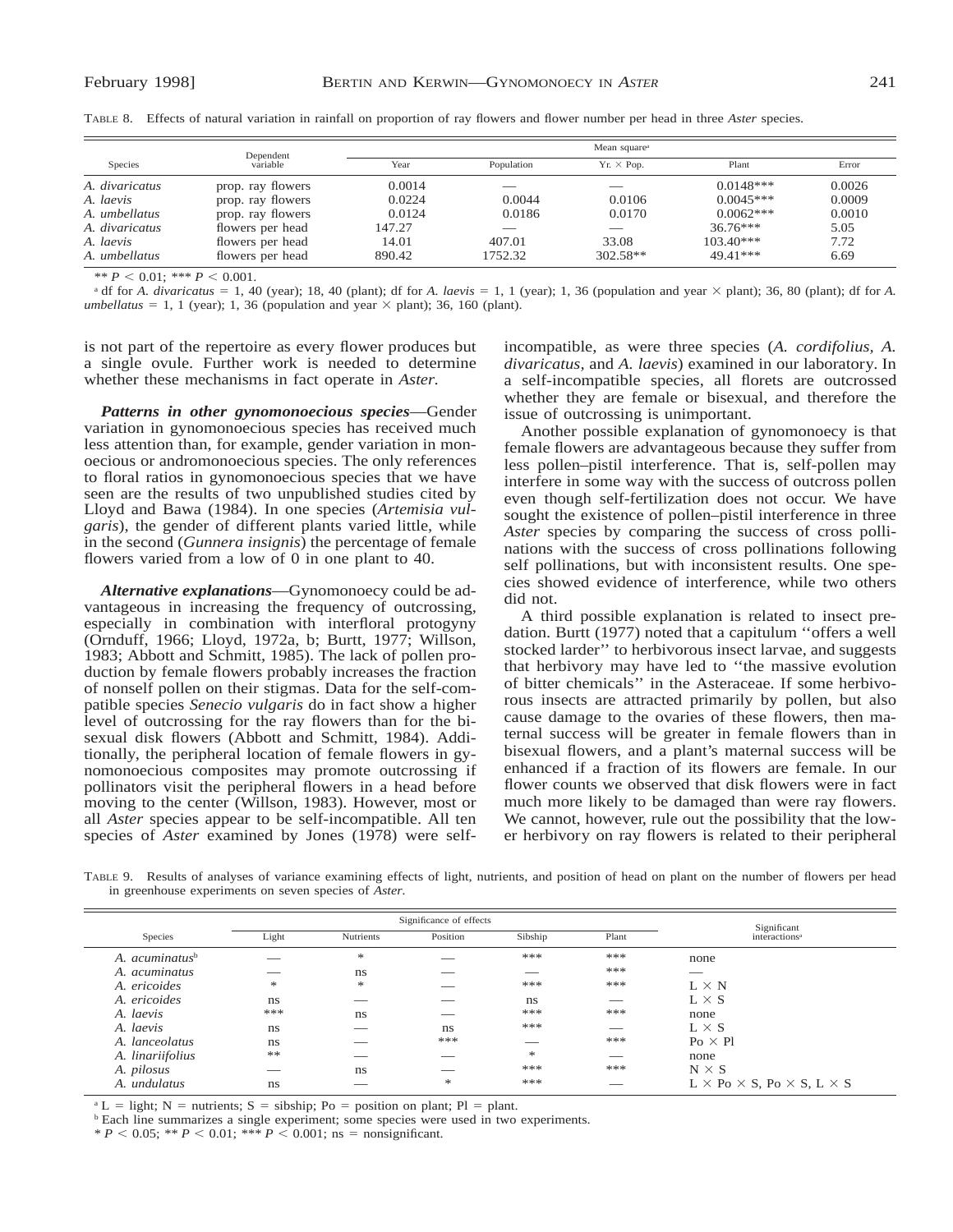|                     | Significant |                  |          |         |       |                                                       |
|---------------------|-------------|------------------|----------|---------|-------|-------------------------------------------------------|
| Species             | Light       | <b>Nutrients</b> | Position | Sibship | Plant | interactions                                          |
| A. $acuminatusb$    |             | ns               |          | ***     | ***   | none                                                  |
| A. acuminatus       |             | *                |          |         | ***   | ___                                                   |
| A. ericoides        | ns          | **               | ___      | ns      | ***   | none                                                  |
| A. ericoides        | ns          |                  |          | ns      |       | $L \times S$                                          |
| A. laevis           | ns          | ns               |          | **      | ***   | none                                                  |
| A. laevis           | ns          |                  | ns       | ***     |       | none                                                  |
| A. lanceolatus      | ns          |                  | ns       | __      | ***   | none                                                  |
| A. linariifolius    | *           |                  |          | ns      |       | $L \times S$                                          |
| A. pilosus          | ___         | ns               |          | ***     | ***   | $N \times S$                                          |
| A. <i>undulatus</i> | ns          |                  | ns       | ***     |       | $L \times S \times Po$ , $L \times S$ , $S \times Po$ |

TABLE 10. Results of analyses of variance examining effects of light, nutrients, and position of head on plants on the proportion of ray flowers in seven species of *Aster.*

<sup>a</sup> L = light; S = sibship; N = nutrients; Po = position on plant.

<sup>b</sup> Each line summarizes a single experiment; some species were used in two experiments.

\*  $P$  < 0.05; \*\*  $P$  < 0.01; \*\*\*  $P$  < 0.001; ns = nonsignificant.

position in the head or to their earlier anthesis, rather than to their lack of pollen.

A fourth possible explanation is that the presence of ray flowers has been favored because of their attractiveness to pollinators (Leppik, 1977). An aster head without its ray flowers certainly presents a smaller visual target to potential pollinators. It seems reasonable to assume that such heads would receive fewer pollinator visits, although this appears not to have been tested in *Aster.* In another composite, *Senecio vulgaris,* genotypes with rays have higher outcrossing rates than genotypes without rays, presumably because of higher insect visitation rates to the former (Marshall and Abbott, 1984). For this explanation to be correct, we must assume that the presence of a ray is evolutionarily and developmentally incompat-



Fig. 2. Mean numbers of flowers per head in plants of five aster species raised at high- or low-light levels (A), and in plants of four aster species raised at high- or low-nutrient levels (B). \* denotes significant effect of light level for a given species.

ible with the presence of a functional androecium within a single flower. Consistent with this view is Ingram and Taylor's (1982) demonstration of an inverse developmental linkage between stamens and rays in another composite, *Senecio squalidus.* In the congener *S. vulgaris,* plants bear either radiate or nonradiate heads, the condition being determined by a single gene (Trow, 1912). Abbott and Schmitt (1985) consider the femaleness of ray flowers in self-incompatible composites as a developmental side effect of ray production, rather than adaptive in its own right. In a broader context it should be noted, however, that many species of composites (Liguliflorae)



Fig. 3. Mean proportions of ray flowers in plants of five aster species raised at high- or low-light levels (A), and in plants of four aster species raised at high- or low-nutrient levels (B). \* denotes significant effect of light level for a given species.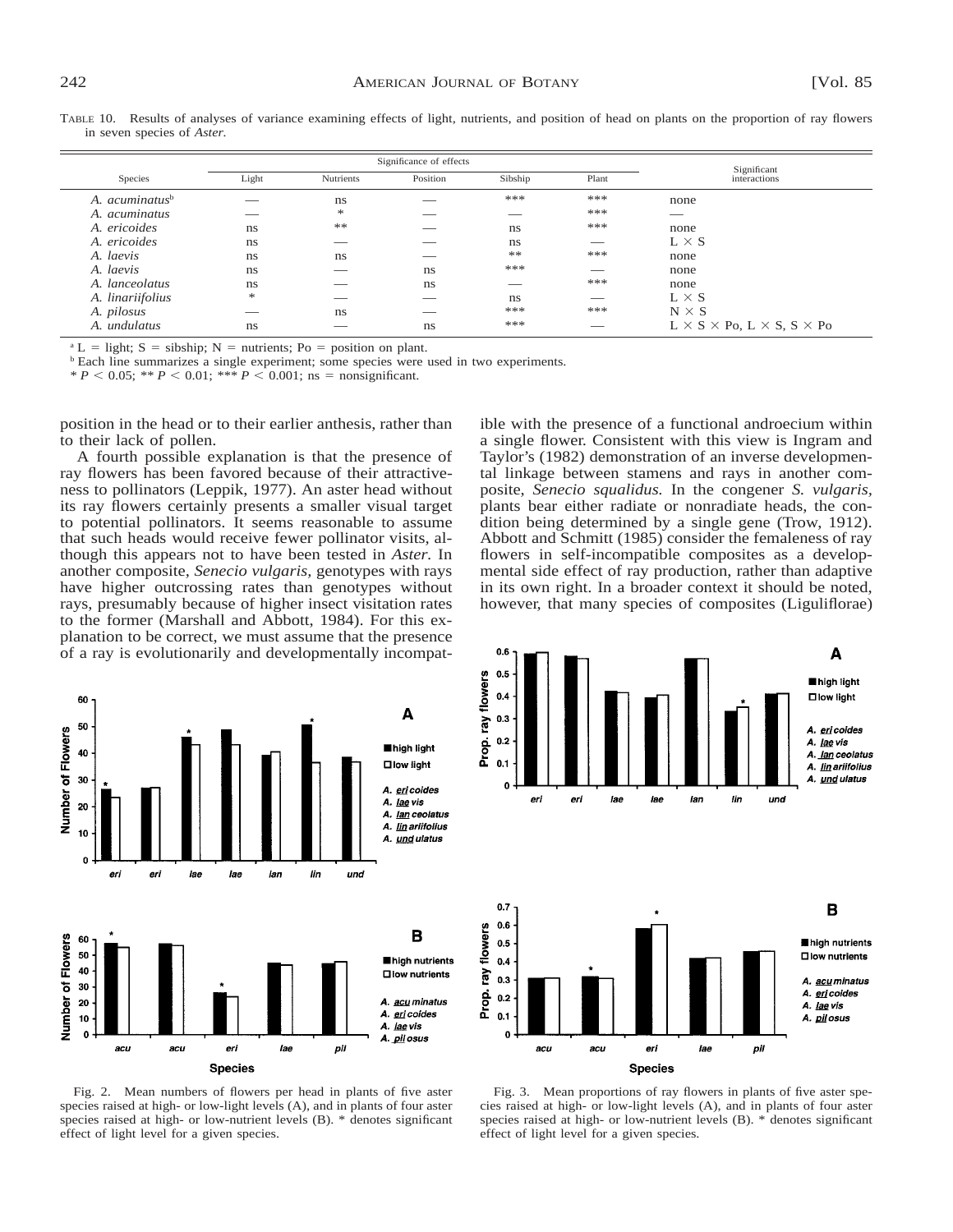possess only bisexual flowers, each of which bears both an androecium and a ray. Other members of the family possess only bisexual disk flowers. Thus various arrangements are within the evolutionary scope of the family Asteraceae. Considering all the evidence, we believe that the attractiveness of ray flowers may have been the most important ecological factor favoring gynomonoecy in asters.

#### LITERATURE CITED

- ABBOTT, R. J., AND J. SCHMITT. 1985. Effect of environment on percentage female ray florets per capitulum and outcrossing potential in a self-compatible composite (*Senecio vulgaris* L. var. *hibernicus* Syme). *New Phytologist* 101: 219–229.
- ACKERLY, D. D., AND M. JASIENSKI. 1990. Size-dependent variation of gender in high density stands of the monoecious annual, *Ambrosia artemisiifolia* (Asteraceae). *Oecologia* 82: 474–477.
- ASHMAN, T.-L., AND I. BAKER. 1992. Variation in floral sex allocation with time of season and currency. *Ecology* 73: 1237–1243.
- BARKER, P. A., D. C. FREEMAN, AND K. T. HARPER. 1982. Variation in the breeding system of *Acer grandidentatum. Forest Science* 28: 563–572.
- BATEMAN, A. J. 1948. Intra-sexual selection in *Drosophila. Heredity* 2: 349–368.
- BERTIN, R. I. 1982. The ecology of sex expression in red buckeye. *Ecology* 63: 445–456.
- . 1989. Pollination biology. *In* W. G. Abrahamson [ed.], Plantanimal interactions, 23–86. McGraw-Hill, New York, NY.
- BICKEL, A. M., AND D. C. FREEMAN. 1993. Effects of pollen vector and plant geometry on floral sex ratio in monoecious plants. *American Midland Naturalist* 130: 239–247.
- BIERZYCHUDEK, P. 1984. Determinants of gender in Jack-in-the-pulpit: the influence of plant size and reproductive history. *Oecologia* 65: 14–18.
- BURD, M., AND T. F. H. ALLEN. 1988. Sexual allocation strategy in wind-pollinated plants. *Evolution* 42: 403–407.
- BURTT, B. L. 1977. Aspects of diversification in the capitulum. *In* V. H. Heywood, J. B. Harborne and B. L. Turner [eds.], vol. 1, 41– 59. Academic Press, London.
- CHARNOV, E. L. 1982. The theory of sex allocation. Princeton University Press, Princeton, NJ.

-, AND J. BULL. 1977. When is sex environmentally determined? *Nature* 266: 828–830.

- CID-BENEVENTO, C. R. 1987. Relative effects of light, soil moisture availability and vegetative size on sex ratio of two monoecious woodland annual herbs: *Acalypha rhomboidea* (Euphorbiaceae) and *Pilea pumila* (Urticaceae). *Bulletin of the Torrey Botanical Club* 114: 293–306.
- COLEMAN, J. R., AND M. A. COLEMAN. 1982. Reproductive biology of an andromonoecious *Solanum* (*S. palinacanthum* Dunal). *Biotropica* 14: 69–75.
- DELESALLE, V. A. 1989. Year to year changes in phenotypic gender in a monoecious cucurbit *Apodanthera undulata. American Journal of Botany* 76: 30–39.
- DIGGLE, P. K. 1991. Labile sex expression in andromonoecious *Solanum hirtum*: pattern of variation in floral structure. *Canadian Journal of Botany* 69: 2033–2043.
- EMMS, S. K. 1993. Andromonoecy in *Zigadenus paniculatus* (Liliaceae): spatial and temporal patterns of sex allocation. *American Journal of Botany* 80: 914–923.
- FOX, J. F. 1993. Size and sex allocation in monoecious woody plants. *Oecologia* 94: 110–113.
- FREEMAN, D. C., L. G. KLIKOFF, AND K. T. HARPER. 1976. Differential resource utilization by the sexes of dioecious plants. *Science* 193: 597–599.
	- , E. D. MACARTHUR, K. T. HARPER, AND A. C. BLAUER. 1981. Influence of environment on the floral sex ratio of monoecious plants. *Evolution* 35: 194–197.
- GHISELIN, M. T. 1974. The economy of nature and the evolution of sex. University of California Press, Berkeley, CA.

GREGG, K. B. 1975. The effect of light intensity on sex expression in

species of *Cycnoches* and *Catasetum* (Orchidaceae). *Selbyana* 1: 101–113.

- . 1978. The interaction of light intensity, plant size, and nutrition in sex expression in *Cycnoches* (Orchidaceae). *Selbyana* 2: 212–223.
- INGRAM, R., AND L. TAYLOR. 1982. The genetic control of a non-radiate condition in *Senecio squalidus* L. and some observations on the role of ray florets in the Compositae. *New Phytologist* 91: 749– 756.
- JANZEN, D. H. 1977. A note on optimal mate selection by plants. *American Naturalist* 111: 365–371.
- JONES, A. G. 1978. Observations on reproduction and phenology in some perennial asters. *American Midland Naturalist* 99: 184–197.
- KLINKHAMER, P. G. L., AND T. J. DE JONG. 1993. Phenotypic gender in plants: effects of plant size and environment on allocation to seeds and flowers in *Cynoglossum officinale. Oikos* 67: 81–86.
- KNUTH, P. 1908. Handbook of flower pollination. Clarendon Press, Oxford.
- LEPPIK, E. E. 1977. The evolution of capitulum types of the Compositae in the light of insect-flower interaction. *In* V. H. Heywood, J. B. Harborne, and B. L. Turner [eds.], vol. 1, The biology and chemistry of the Compositae. Academic Press, London.
- LLOYD, D. G. 1972a. Breeding systems in *Cotula* L. (Compositae, Anthemideae) I. The array of monoclinous and diclinous systems. *New Phytologist* 71: 1181–1194.
- . 1972b. Breeding systems in *Cotula* L. (Compositae, Anthemideae). *New Phytologist* 71: 1195–1202.
- . 1980. Sexual strategies in plants. I. An hypothesis of serial adjustment of maternal investment during one reproductive session. *New Phytologist* 86: 69–79.
- , AND K. S. BAWA. 1984. Modification of the gender of seed plants in varying conditions. *Evolutionary Biology* 6: 255–338.
- , C. J. WEBB, AND R. B. PRIMACK. 1980. Sexual strategies in plants. II. Data on temporal regulation of maternal investment. *New Phytologist* 86: 81–92.
- , AND J. M. A. YATES. 1982. Intrasexual selection and the segregation of pollen and stigmas in hermaphrodite plants, exemplified by *Wahlenbergia albomarginata* (Campanulaceae). *Evolution* 36: 903–913.
- LOVETT-DOUST, J. 1980. Floral sex ratios in andromonoecious Umbelliferae. *New Phytologist* 85: 265–273.
- , AND P. B. CAVERS. 1982. Resource allocation and gender in the green dragon *Arisaema dracontium* (Araceae). *American Midland Naturalist* 108: 144–148.
- , AND J. L. HARPER. 1980. The resource costs of gender and maternal support in an andromonoecious umbellifer, *Smyrnium olusatrum* L. *New Phytologist* 85: 251–264.
- LUNDHOLM, J. T., AND L. W. AARSSEN. 1994. Neighbour effects on gender variation in *Ambrosia artemisiifolia. Canadian Journal of Botany* 72: 794–800.
- MARSHALL, D. F., AND R. J. ABBOTT. 1984. Polymorphism for outcrossing frequency at the ray floret locus in *Senecio vulgaris* L. III. Causes. *Heredity* 53: 145–149.
- MAY, P. G., AND E. E. SPEARS, JR. 1988. Andromonoecy and variation in phenotypic gender of *Passiflora incarnata* (Passifloraceae). *American Journal of Botany* 75: 1830–1841.
- MCKONE, M. J., AND D. W. TONKYN. 1986. Intrapopulation gender variation in common ragweed (Asteraceae: *Ambrosia artemisiifolia* L.), a monoecious, annual herb. *Oecologia* 70: 63–67.
- MENGES, E. S. 1990. Environmental correlations with male, female and clonal biomass allocation in the forest herb, *Laportea canadensis. American Midland Naturalist* 124: 171–180.
- ORNDUFF, R. 1966. A biosystematic survey of the goldfield genus *Lasthenia* (Compositae: Helenieae). *University of California Publications in Botany* 40: 1–92.
- PRIMACK, R. B., AND D. G. LLOYD. 1980. Andromonoecy in the New Zealand montane shrub manuka *Leptospermum scoparium* (Myrtaceae). *American Journal of Botany* 67: 361–368.
- RANDHAWA, K. S., AND K. SINGH. 1974. Induction of staminate and hermaphrodite flowers in an andromonoecious muskmelon (*Cucumis melo* L.) as influenced by iron, boron, and calcium. *Haryana Journal of Horticultural Science* 3: 1–7.